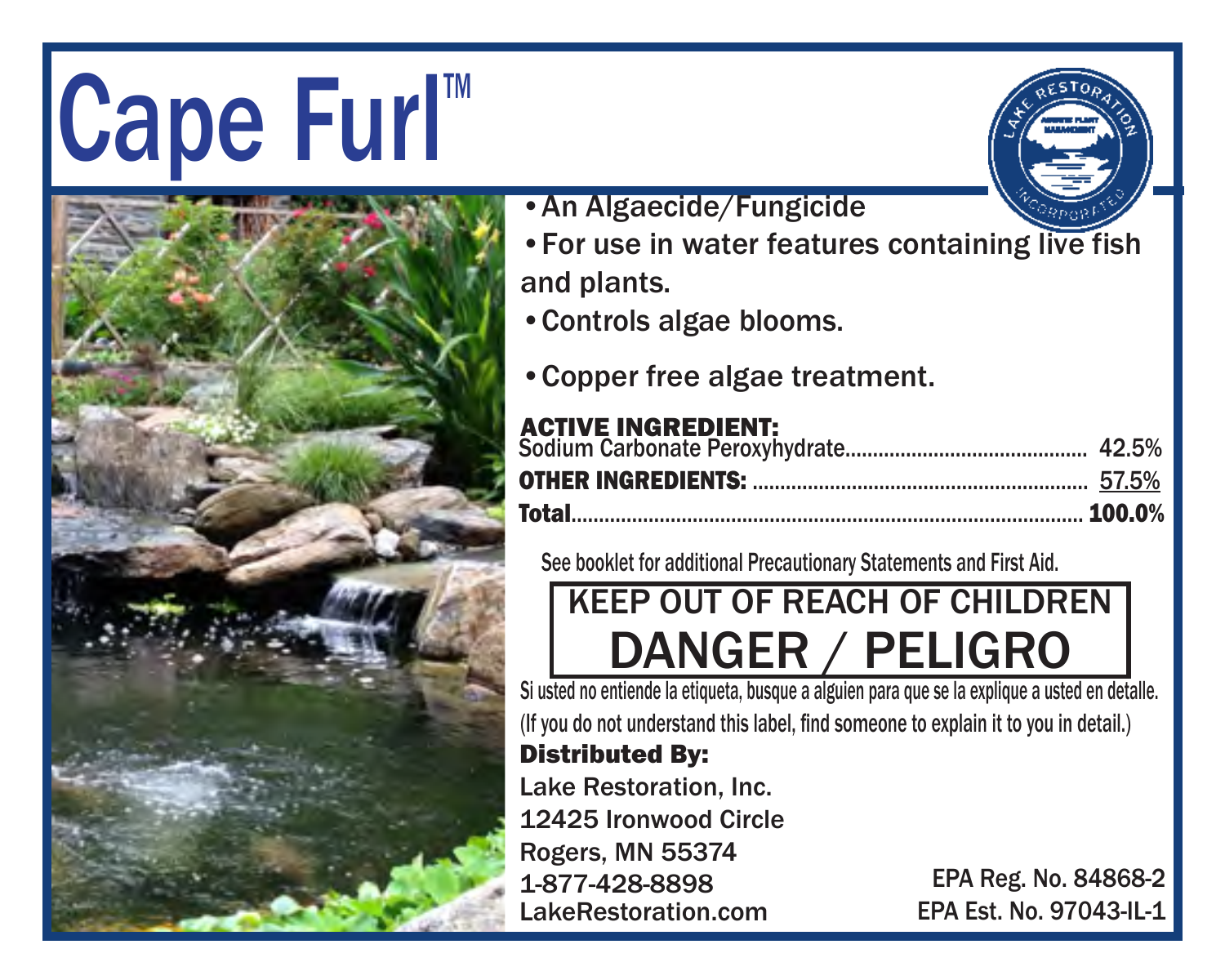| <b>FIRST AID</b>                                  |                                                                                                                                                                                                                                                                                       |  |
|---------------------------------------------------|---------------------------------------------------------------------------------------------------------------------------------------------------------------------------------------------------------------------------------------------------------------------------------------|--|
| <b>IF IN EYES</b>                                 | Hold eye open and rinse slowly and gently with water for 15-20 minutes.<br>Remove contact lenses, if present, after the first 5 minutes, then continue<br>rinsing eye.<br>Call a poison control center or doctor for treatment advice.                                                |  |
| <b>IF ON</b><br><b>SKIN OR</b><br><b>CLOTHING</b> | Take off contaminated clothing.<br>Immediately rinse skin with plenty of water for 15-20 minutes.<br>Call a poison control center or doctor for treatment advice.                                                                                                                     |  |
| IF<br><b>SWALLOWED</b>                            | Call a poison control center or doctor immediately for treatment advice.<br>Have person sip a glass of water if able to swallow.<br>Do not induce vomiting unless told to do so by the poison control center<br>or doctor.<br>Do not give anything by mouth to an unconscious person. |  |
| <b>IF INHALED</b>                                 | Move person to fresh air.<br>If person is not breathing, call 911 or an ambulance, then give artificial<br>respiration, preferably mouth-to-mouth if possible.<br>Call a poison control center or doctor for further treatment advice.                                                |  |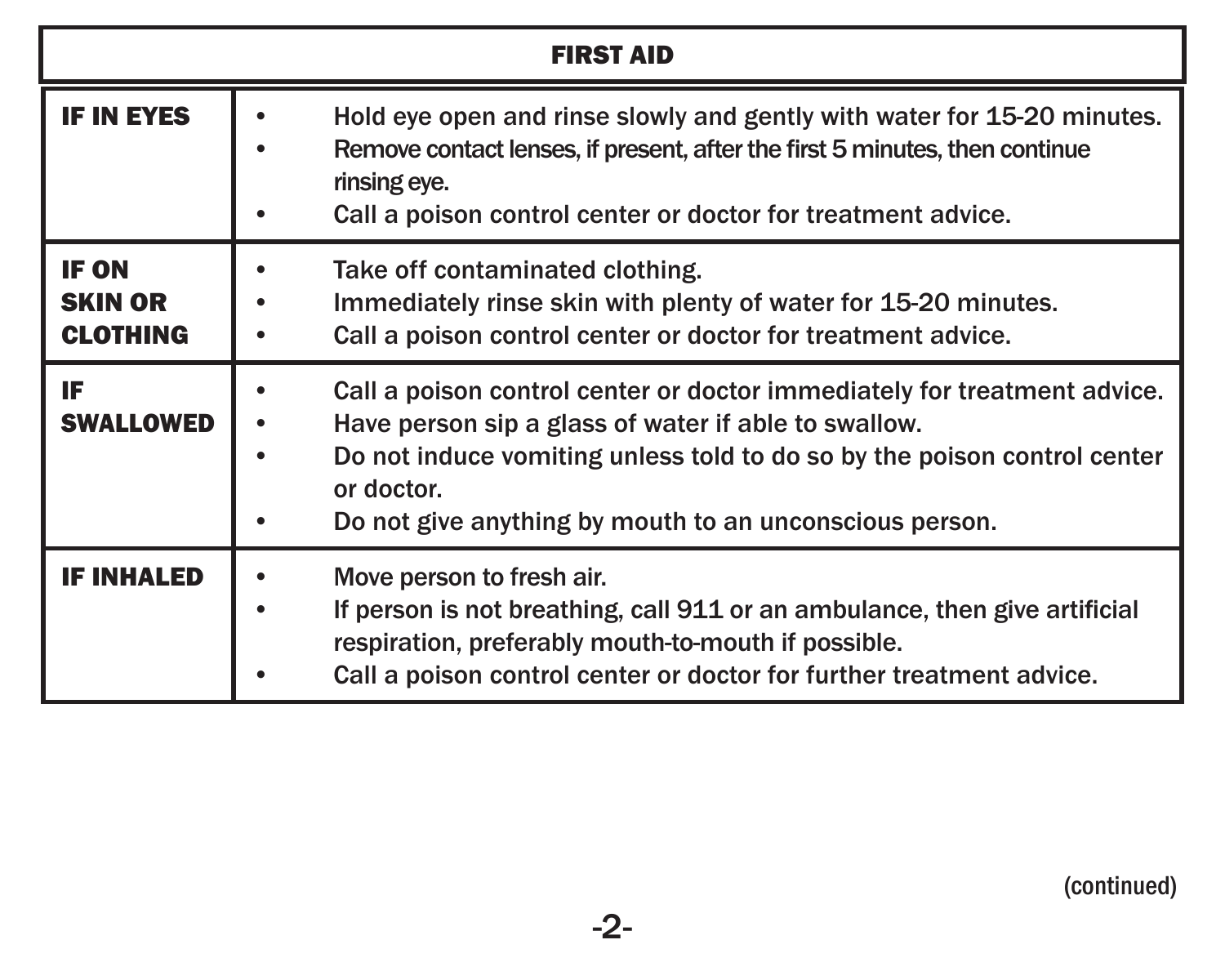#### HOT LINE NUMBER

Have the product container or label with you when calling a poison control center or doctor, or going for treatment. You may also contact 1-800-222-1222 for emergency medical treatment information.

#### NOTE TO PHYSICIAN

Probable mucosal damage may contraindicate the use of gastric lavage.

#### Distributed By:

 Lake Restoration, Inc. 12425 Ironwood Circle Rogers, MN 55374

 EPA Reg . No. 84868-2 EPA Est. No. 97043-IL-1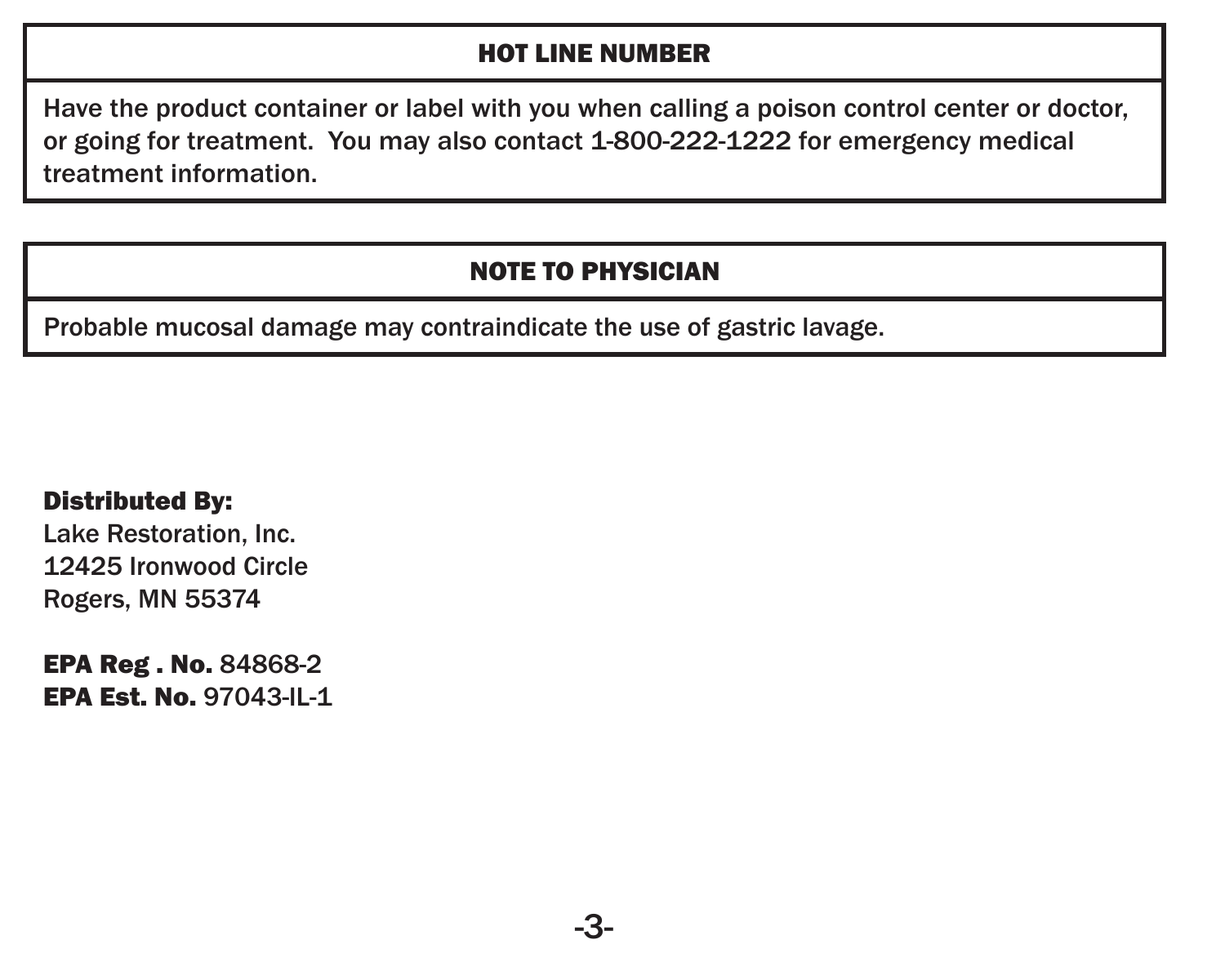#### PRECAUTIONARY STATEMENTS HAZARDS TO HUMANS AND DOMESTIC ANIMALS

#### **DANGED**

Corrosive. Causes irreversible eye damage. Do not get in eyes, on skin or on clothing. Wear protective eyewear (goggles, face shield or shielded safety glasses). Harmful if swallowed, inhaled or absorbed through skin. Avoid breathing dust. Wash thoroughly with soap and water immediately after handling and before eating, drinking, chewing gum, using tobacco or using the toilet. Remove and wash contaminated clothing before reuse. When prolonged or repeated contact may occur, use chemically resistant gloves and full body clothing.

#### ENVIRONMENTAL HAZARDS

This pesticide is toxic to birds. This product is NOT intended for use in drinking water. Do not contaminate water when cleaning equipment or disposing of equipment washwater or rinsate.

#### PHYSICAL AND CHEMICAL HAZARDS

Strong oxidizing agent. Corrosive. Mix only with water in accordance with label instructions. Do not bring in contact with other pesticides, cleaners or oxidative agents.

#### DIRECTIONS FOR USE

It is a violation of Federal law to use this product in a manner inconsistent with its labeling.

During amphibian breeding season, do not apply near shallow water body margins.

Corrosive. Causes irreversible eye damage. Wear protective eyewear (goggles, face shield or safety glasses) and gloves when applying this product. Wash hands after use.

Apply this product to any listed water and surface sites.

-4- (continued)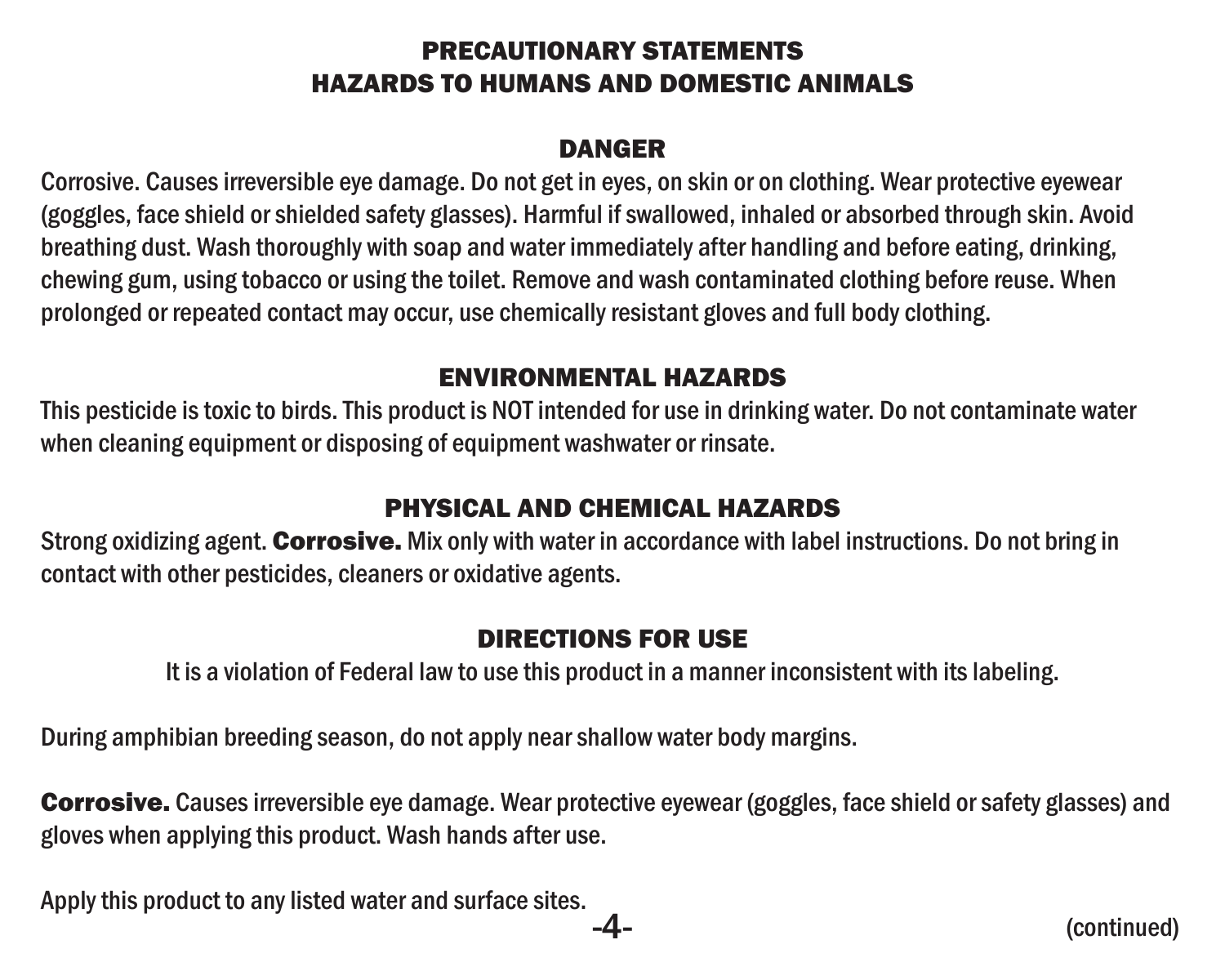#### APPLICATION SURFACES INCLUDE:

Containerized Water Surfaces (with no outflow to the natural environment): Ponds, Water Gardens, Fish Ponds, Ornamental Pools/Ponds, Koi Ponds, Aquariums, Waterfalls, Fountains, Bird Baths, Standing Water, Non-chlorinated swimming areas, Irrigation Ponds. NOT intended for use in drinking water.

Non-Painted Surfaces: Floors, Walkways, Storage Areas, Patios, Decks, Railings, Wood Structures, Roofs, Asphalt Shingles, Siding, Fiberglass, Stairs, Ramps, Ground Cover Mats, Animal Bedding and Litter, Weed Control Mats, Concrete, Brick, Stone, Landscape Pavers, Tile, Slate, Granite, Statues/Monuments, Outdoor Furniture, Tennis Courts (non-grass), Shorelines, Gravel, Under Benches.

Lawns & Landscapes: Landscapes, Residential Lawns, Well-established Turf Grass.

#### WATER TREATMENT

Use this product to treat, control and prevent a broad spectrum of filamentous and planktonic blue-green algae, bacteria and fungus. Effects of treatment are immediately apparent (bubbling, bleaching/discoloration of algae or fungus, floating of dead organic matter). Waters treated with this product are permissible to be used without interruption.

**Determining Water Volume:** Measure length (L), width (W) and average depth (D) in feet (ft) or meters (m) and calculate volume using one of the following formulas:

Square/Rectangular: Circular/Elliptical: L(ft) x W(ft) x D(ft) x D(ft) x  $D$ (ft) x D(ft) x  $D$ (ft) x  $D$ (ft) x  $D$ (ft) x  $D$ (ft) x  $D$ (ft) x  $D$ (ft) x  $D$  $L(m)$  x W(m) x D(m) x 1000 = Liters Letters L(m) x W(m) x D(m) x 786 = Liters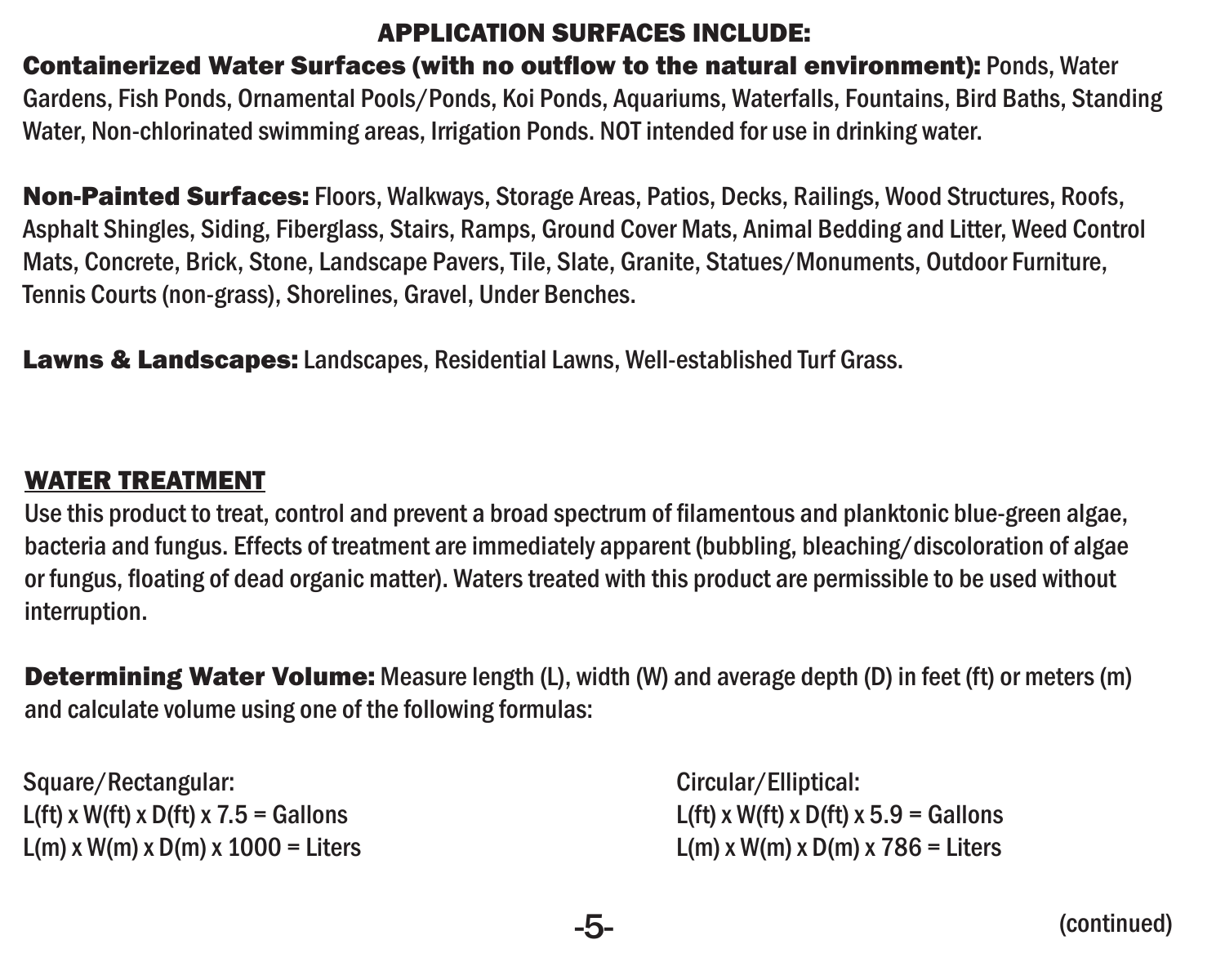1 acre-foot of water =

•Water measuring 208.7 ft long x 208.7 ft wide x 1 ft deep •325,851 gallons

Average Length (ft) x Average Width (ft) x Average Depth (ft)

 $\cdot$  2.780,000 pounds

 $=$  acre-feet of water

#### Average Length (ft) x Average Width (ft)  $43.560$  = acres

#### APPLICATION RATES: General Treatment Rates:

| <b>TREATMENT AREA</b>                                                                             | <b>HEAVY ALGAE GROWTH</b>                                                                                                            | <b>LOW ALGAE GROWTH/MAINTENANCE</b>                                                                                             |
|---------------------------------------------------------------------------------------------------|--------------------------------------------------------------------------------------------------------------------------------------|---------------------------------------------------------------------------------------------------------------------------------|
| Large Volume (For<br>Example: larger<br>containerized residential<br>ponds or water gardens)      | 90-500 pounds of this product per<br>million gallons of water*<br>$-OR-$<br>30-170 pounds of this product per<br>acre-foot of water* | 9-50 pounds of this product per million<br>gallons of water*<br>$-OR-$<br>3-17 pounds of this product per acre-foot<br>of water |
| *Multiple containers of this product will be needed.                                              |                                                                                                                                      |                                                                                                                                 |
| <b>Small Volume (For</b><br>Example: backvard<br>water gardens, ornamental<br>ponds & waterfalls) | 3-16 tablespoons of this product<br>per 1,000 gallons of water                                                                       | 1-5 teaspoons of this product per 1,000<br>gallons of water.                                                                    |
| 16 tablespoons = $1$ cup; $2$ cups = $1$ pound<br>-6-<br>(continued)                              |                                                                                                                                      |                                                                                                                                 |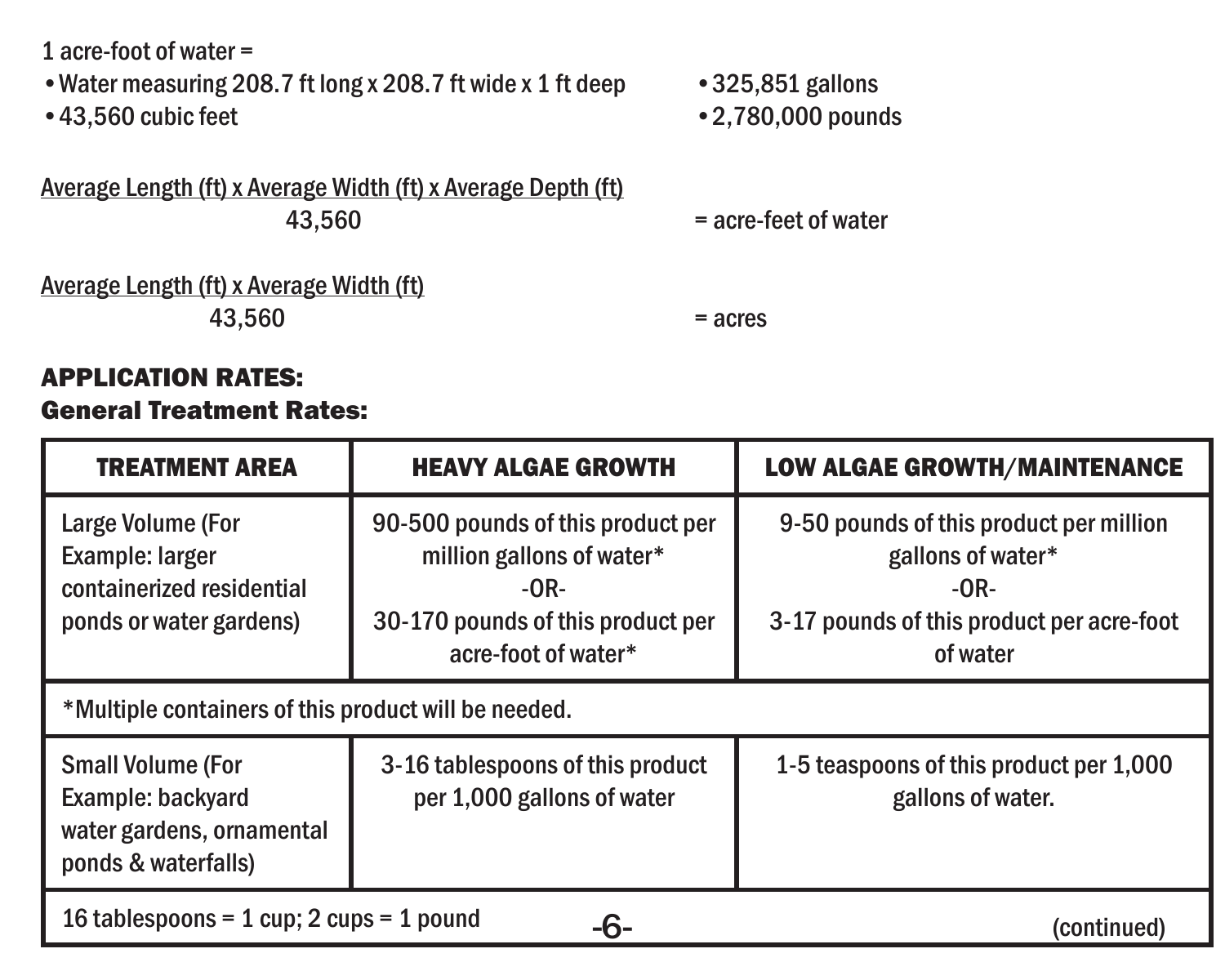#### Rates for Treating String Algae:

| <b>POND SIZE</b> | <b>CURATIVE RATE</b> |
|------------------|----------------------|
| 50 gallons       | 1 tablespoon         |
| 100 gallons      | 1.5 tablespoons      |
| 500 gallons      | $0.5 \text{ cup}$    |
| 1,000 gallons    | 1 cup                |
| 5,000 gallons    | 5 cups               |
| 10,000 gallons   | 10 cups              |

Note:  $2 \text{ cups} = 1 \text{ lb}$ .

#### Application Instructions for Treating String Algae in Ornamental Waterfalls and Streams:

- 1. Check pH levels before applying this product. This product can raise pH levels up to 1 unit.
- 2. Apply early in the morning.
- 3. Turn off Circulation.
- 4. Apply this product to affected areas, including waterfalls and streams.
- 5. Turn circulation back on after 10-20 minutes.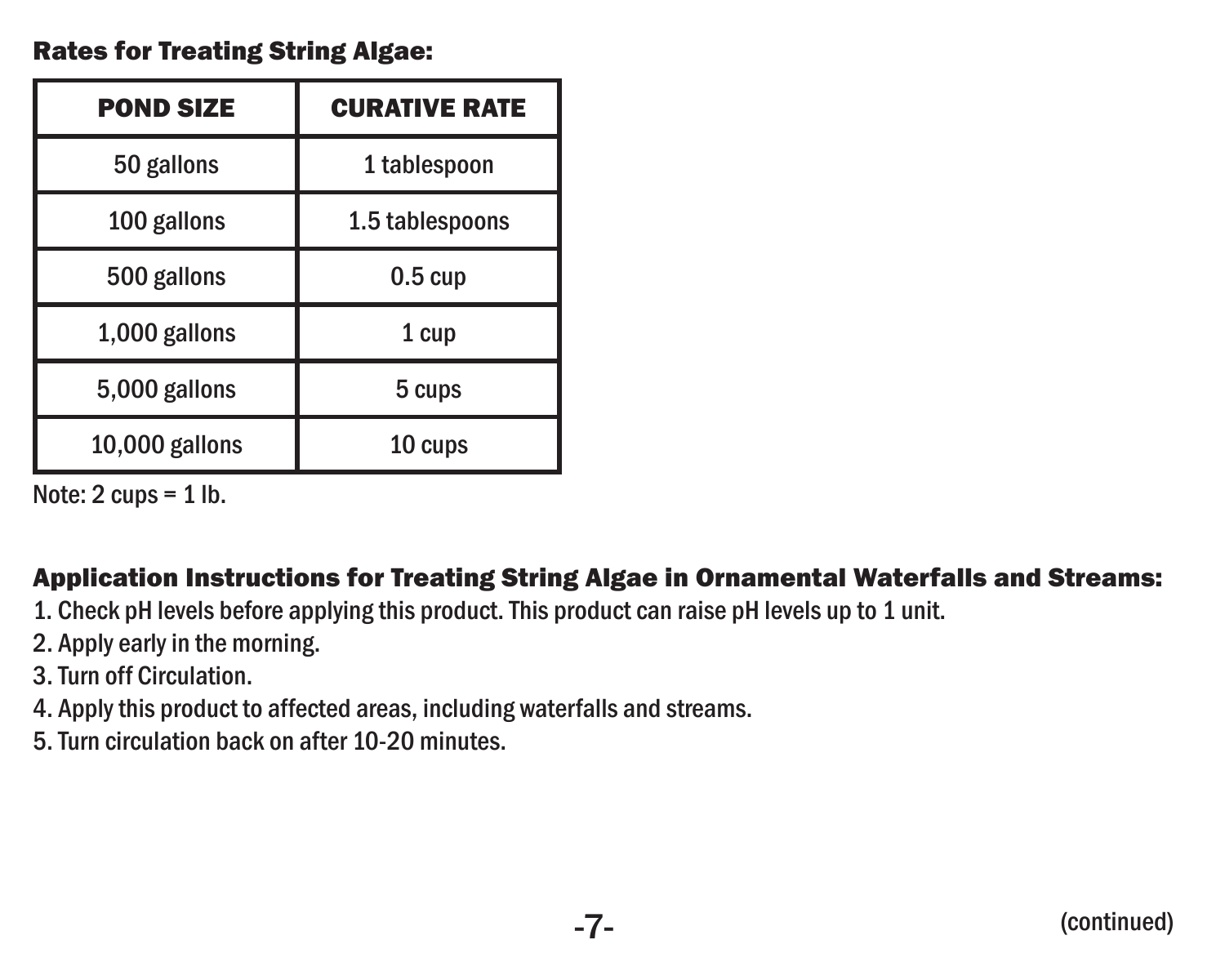#### Rates for Treating Green Water Algae (Not approved for use in California):

| <b>POND SIZE</b> | <b>HIGH CURATIVE RATE</b> | <b>LOW CURATIVE RATE</b> |
|------------------|---------------------------|--------------------------|
| 50 gallons       | 1 tablespoon              | 0.5 teaspoon             |
| 100 gallons      | 1.5 tablespoons           | 1 teaspoon               |
| 500 gallons      | $0.5 \text{ cup}$         | 1.5 tablespoons          |
| 1,000 gallons    | 1 cup                     | 3 tablespoons            |
| 5,000 gallons    | 5 cups                    | 1 cup                    |
| 10,000 gallons   | 10 cups                   | 2 cups                   |

Note:  $2 \text{ cups} = 1 \text{ lb}$ 

#### Application Instructions for Treating Green Water Algae -

1. Check pH levels before applying this product. This product can raise pH levels up to 1 unit.

2. Apply early in the morning.

3. Shock with this product at the high curative rate.

4. Treat as needed once per week at the low curative rate in conjunction with water conditioners (such as beneficial bacteria).

#### Pond Cleaning (Not approved for use in California):

| 2-4 cups per 1,000 sq. ft. |
|----------------------------|
|                            |

Note: 2 cups = 1 lb.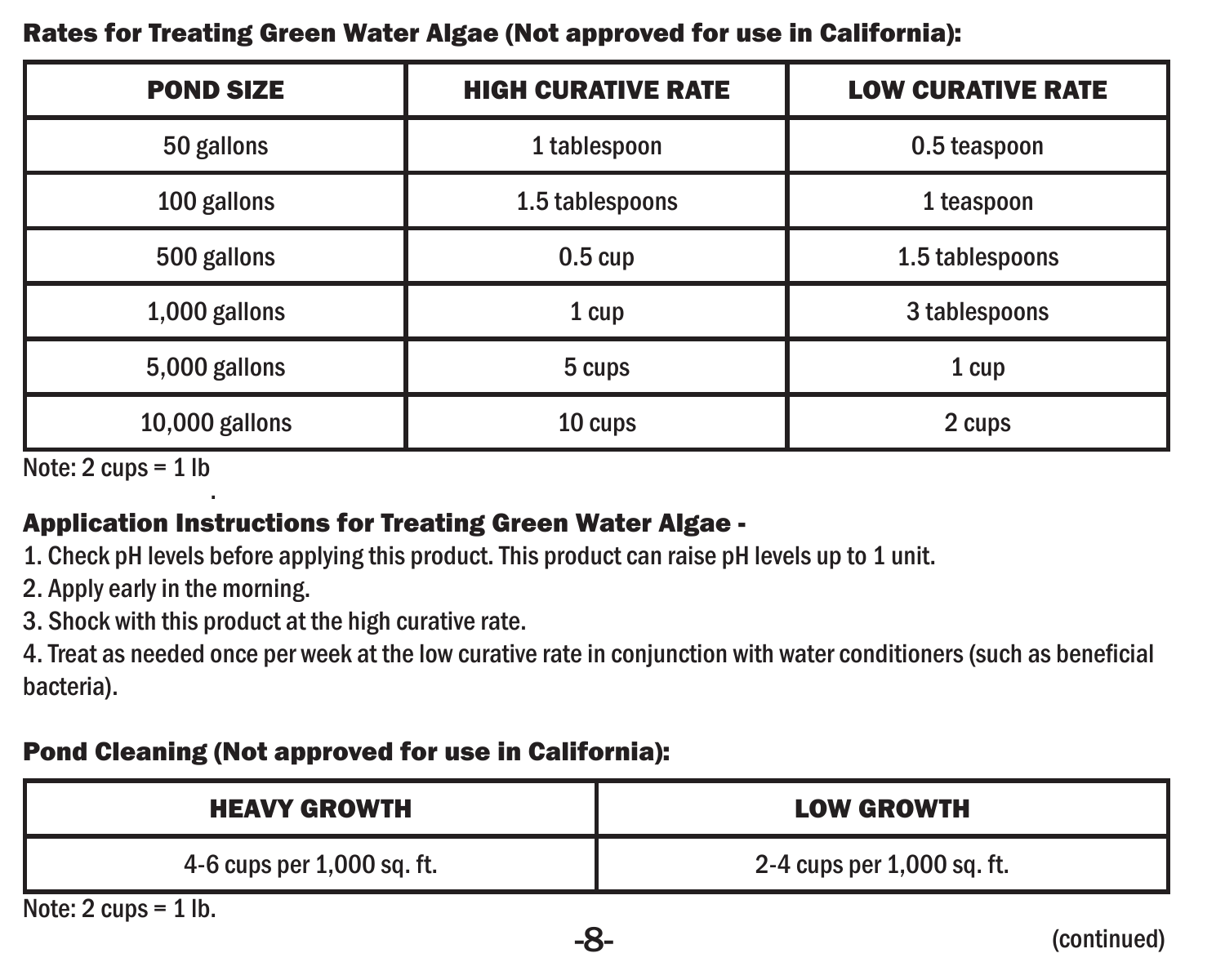#### Application Instructions for Pond Cleaning –

- 1. Drain pond (remove fish and plants).
- 2. Apply this product to all surfaces.
- 3. Rinse with water after 10-20 minutes.
- 4. Drain pond.
- 5. Re-fill pond (replace fish and plants after de-chlorinating as appropriate).

#### GENERAL TREATMENT NOTES:

- •Treat only half or a third of any large body of water at a time.
- •Control is most easily achieved when algae are not yet well established. Treat when growth first begins to appear.
- •Apply early in the morning under calm, sunny conditions and when water temperatures are warm. Sunlight and higher temperatures both enhance this product's activity. This product will work more slowly in colder water.
- •Apply in a manner that will insure even distribution of this product within the treatment area.
- •Dense, thick mats of algae throughout the water volume are indicative of heavy algae growth.
- •Break up any heavy floating algae mats before or during application.
- •Skim any dead algae and organic matter that rises to the water's surface after treatment. Allowing dead organics to sink and decay will provide a food source and additional nutrients that stimulate algae re-growth and further blooms.
- •Use this product as an integral part of your water management system. If using in conjunction with other water additives (such as bacteria or enzymes), always apply this product first and wait several hours before adding any other products.
- •Re-treat areas if re-growth begins to appear. Allow 48 hours between consecutive treatments.
- •Maintain ponds with the maintenance rates at a frequency appropriate for your environmental conditions.
- •In regions where water freezes in the winter, treatment with this product (including skimming) 6-8 weeks before expected freeze will help prevent masses of decaying algae under the ice cover.
- •After application, do not allow undiluted granules to remain in an area where humans or animals are exposed. Sweep up or remove undiluted granules. Undiluted granules may also be eliminated by thoroughly hosing down with water. Continued and the continued of the continued of the continued of the continued of the continued of the continued of the continued of the continued of the continued of the continued of the continued of the conti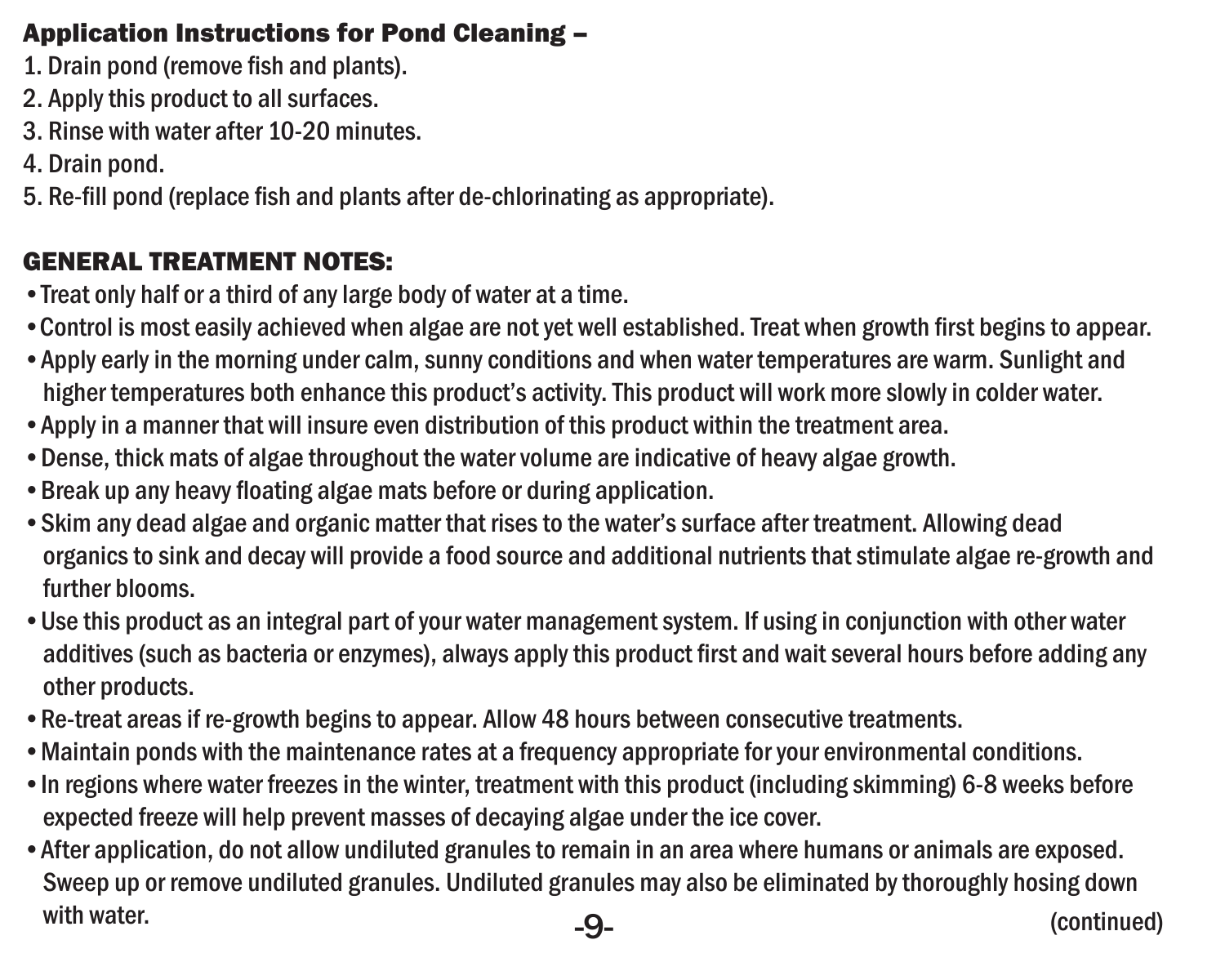- •Non-target plants will suffer contact burn if undiluted granules are accidentally spilled on them. Do not apply in such a way that the concentrate product comes in contact with grass, ornamentals and other foliage.
- •Never apply at higher than the application rates indicated under the Directions for Use as desirable plants could be potentially harmed.
- •Do not tank mix with aquatic herbicides or algaecides containing copper or bromides. Always apply this product at least one day prior to the application of these products.

#### EFFECTIVENESS FACTORS:

- •Effects of this product treatment are immediately apparent (bubbling, bleaching/discoloration of algae, floating dead organic matter).
- •Treatments are successful when contact of the pesticide is made with the algae.
- •Liquid applications will not sink through the water column as readily as a granular application.
- •When treating surface mats and blooms, it is possible that this product will not penetrate the water column below the infested area and a second application is then required for treating any bottom growing algae.
- •Apply more often during the summer months when water temperatures are high.

#### APPLICATION METHODS:

**Spreading / Broadcasting:** Broadcast this product with a mechanical spreader or by gloved hand directly on the water surface from shore or from a properly equipped boat. A hand spreader or any other applicator that will insure uniform coverage is acceptable.

**Spot Treatment:** Apply directly over algae covered area. Retreat when heavy growth occurs.

#### SURFACE TREATMENT

Use this product on all listed non-painted surfaces to prevent and control algae, moss, slime molds and the odors and conditions that these organisms cause.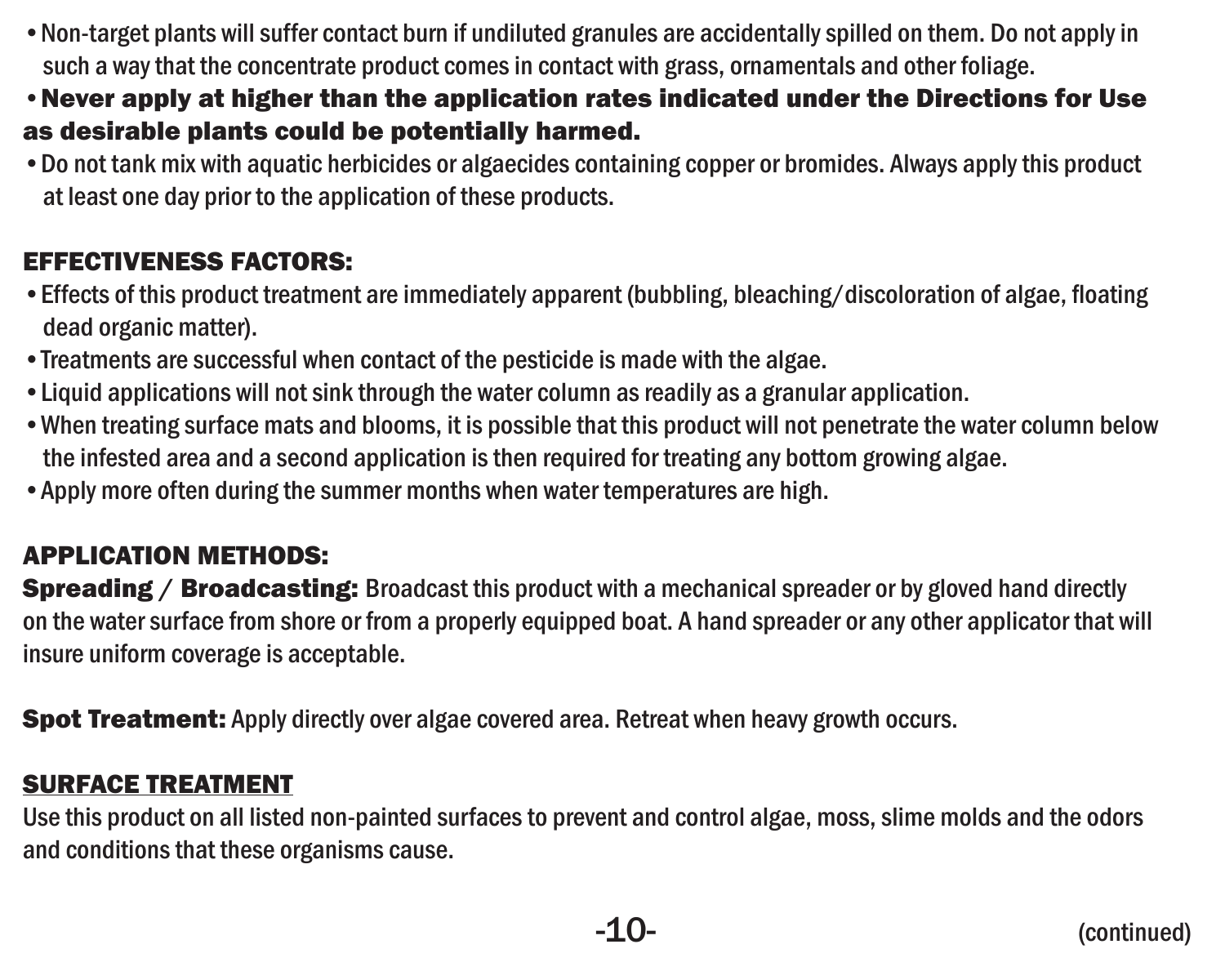Use on surfaces - walkways, ground cloths, weed mats, floors, walls, on and under benches, storage rooms. Use in areas that promote slippery conditions and slip hazards caused by algae and slime molds.

#### APPLICATION RATES:

#### Non-Painted Surface Rates:

| <b>HEAVY GROWTH</b>        | LOW GROWTH / PREVENTITIVE  |
|----------------------------|----------------------------|
| 4-6 cups per 1,000 sq. ft. | 2-4 cups per 1,000 sq. ft. |

Note: 2 cups = 1 lb.

#### Ground /Surface Rates:

| <b>SOUARE FEET</b>       | <b>HEAVY GROWTH</b>            | <b>LOW GROWTH/PREVENTITIVE</b> |
|--------------------------|--------------------------------|--------------------------------|
| 2.5                      | $1/2 - 3/4$ teaspoon           | $1/4 - 1/2$ teaspoon           |
| 5                        | $1 - 11/2$ teaspoon            | $1/2 - 1$ teaspoon             |
| 10                       | 2 - 3 teaspoon                 | 1 - 2 teaspoon                 |
| 50                       | 3 - 5 tablespoon               | 5 - 10 teaspoon                |
| 125                      | $1/2 - 3/4$ cup                | $1/4 - 1/2$ cup                |
| 250                      | $1 - 11/2$ cup                 | $1/2 - 1$ cup                  |
| 500                      | $2 - 3$ cups                   | $1 - 2$ cups                   |
| 1.000                    | $(2 - 3$ lbs.)<br>$4 - 6$ cups | $(1 - 2$ lbs.)<br>$2 - 4$ cups |
| Note: $2$ cups = $1$ lb. | -11-                           | (continued)                    |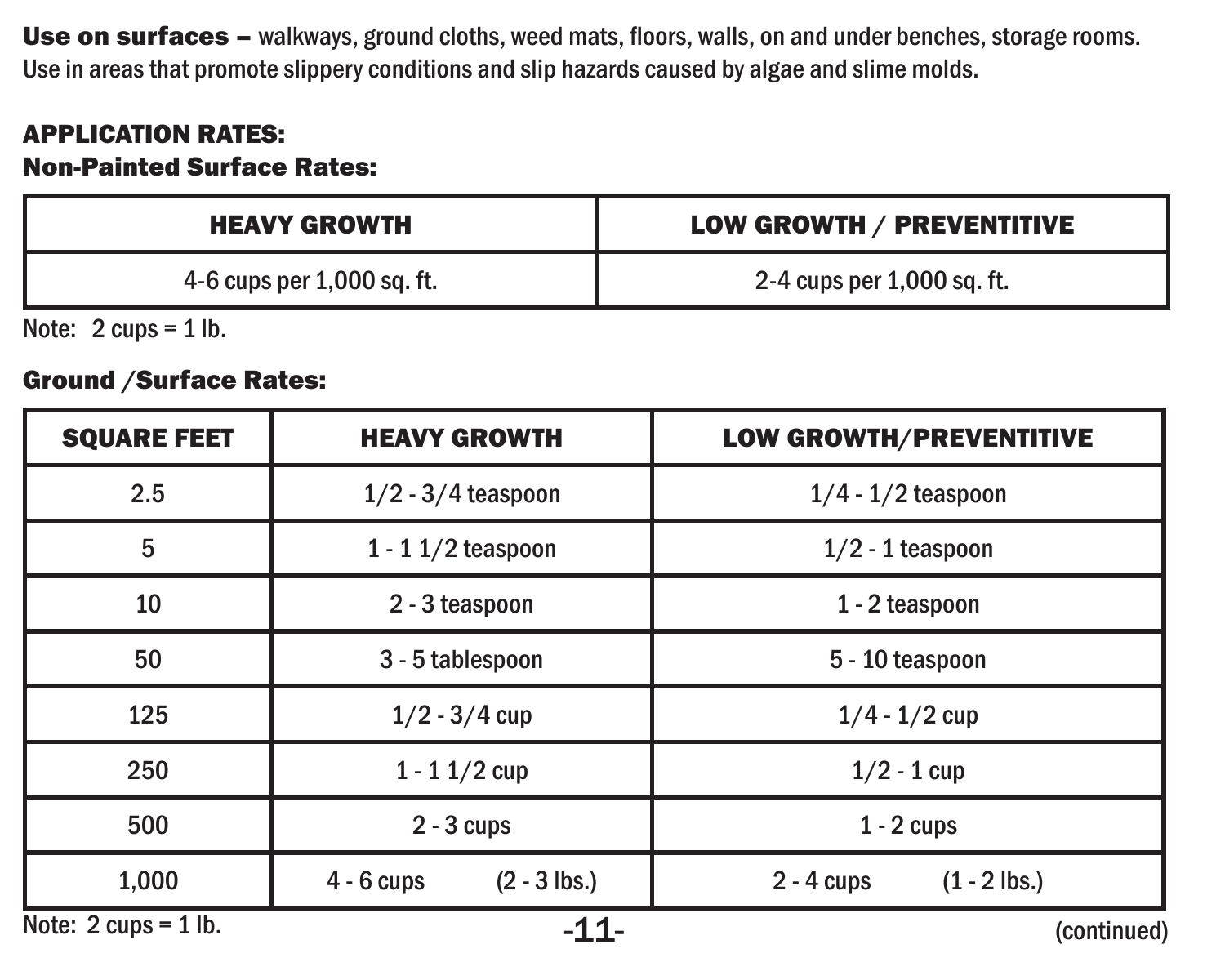|                 | <b>HEAVY ALGAE GROWTH</b>                                                                                                                                               | <b>LOW ALGAE GROWTH/MAINTENANCE</b>                         |  |
|-----------------|-------------------------------------------------------------------------------------------------------------------------------------------------------------------------|-------------------------------------------------------------|--|
| <b>GRANULAR</b> | 2 - 3 lbs. of this product per 1,000 sq.<br>ft. of area                                                                                                                 | 1 - 2 lbs. of this product per 1,000 sq. ft.<br>of area     |  |
|                 | $(1 lb. = 2 cups)$                                                                                                                                                      | $(1 lb. = 2 cups)$                                          |  |
|                 | Make granular applications over a wet surface or activate with water immediately following<br>application.                                                              |                                                             |  |
|                 |                                                                                                                                                                         |                                                             |  |
| LIQUID          | <b>Solution Preparation:</b>                                                                                                                                            |                                                             |  |
|                 | Due to solubility limitations, it is necessary to use at least 1 gallon of water to fully dissolve<br>each 0.5 lbs. of this product.                                    |                                                             |  |
|                 | Dissolution of this product in cold water takes approximately 5 minutes.                                                                                                |                                                             |  |
|                 | <b>Treatment Rates:</b>                                                                                                                                                 |                                                             |  |
|                 |                                                                                                                                                                         | Use the same rates as the granular application given above. |  |
|                 | For example: To treat a heavy algae infestation on a 1,000 sq. ft. area, dissolve 2 lbs. of this<br>product in 4 gallons of water - up to 3 lbs. in 6 gallons of water. |                                                             |  |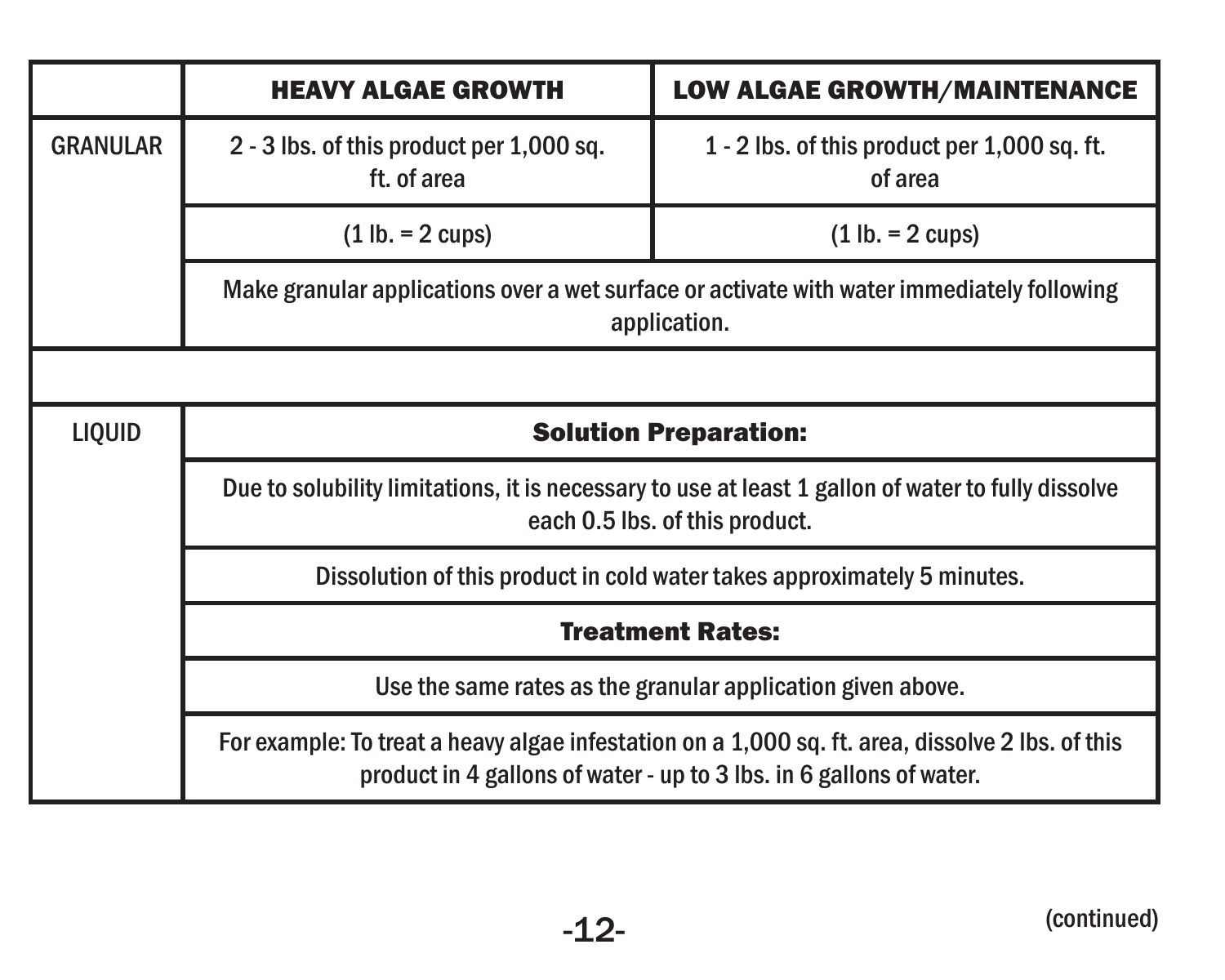| Animal Bedding and Litter for Kennels, Livestock Barns, Cages, Stalls and Holding Pens: |  |  |
|-----------------------------------------------------------------------------------------|--|--|
|-----------------------------------------------------------------------------------------|--|--|

| LIQUID                                  | <b>Solution Preparation:</b>                                                                                                                                                                                               |
|-----------------------------------------|----------------------------------------------------------------------------------------------------------------------------------------------------------------------------------------------------------------------------|
|                                         | Due to solubility limitations, it is necessary to use at least 1 gallon fo water to fully dissolve each<br>0.5 lbs. of this product.                                                                                       |
|                                         | Dissolutions of this product in cold water takes approximately 5 minutes.                                                                                                                                                  |
|                                         | <b>Treatment Rates:</b>                                                                                                                                                                                                    |
|                                         | Mix 1/2 lb. of this product in one gallon of clean water. Spray mixed solution over bedding and/<br>or litter to be treated. Repeat as necessary or every other day to control odors.                                      |
|                                         |                                                                                                                                                                                                                            |
| <b>GRANULAR</b>                         | Apply 1 to 2 lbs. of this product over 1,000 sq. ft. of area, then cover with an adequate layer of<br>animal litter or bedding, ensuring even application. Reapply at every bedding and litter change<br>to control odors. |
| Note: $2 \text{ cups} = 1 \text{ lb}$ . |                                                                                                                                                                                                                            |

#### Hardscapes: Brick, Stone and Landscape Pavers:

| <b>GRANULAR</b> | Apply 1 to 2 lbs of this product over 1,000 sq. ft. of area. Using a broom, sweep granules into      |
|-----------------|------------------------------------------------------------------------------------------------------|
|                 | cracks between bricks or pavers to prevent the emergence of weeds. Repeat as necesary.               |
|                 | Activate by thoroughly hosing down the treated area with water, ensuring all granules are dissolved. |

Note:  $2 \text{ cups} = 1 \text{ lb.}$  -13-  $-13$ - (continued)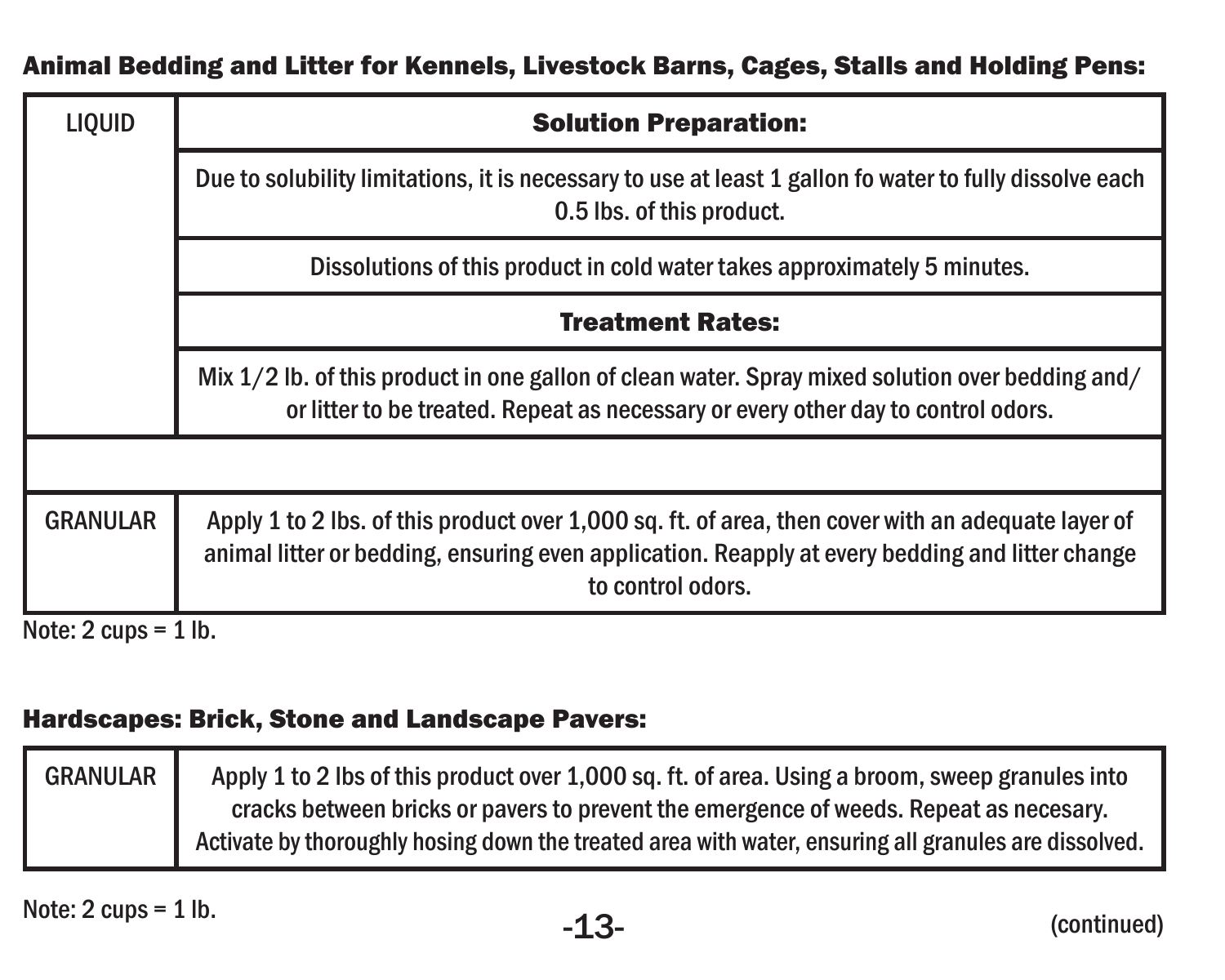#### Dumpster and Trash Can Treatment:

| <b>GRANULAR</b> | Use this product to suppress/control odor-causing bacteria in dumpsters and trash cans.            |
|-----------------|----------------------------------------------------------------------------------------------------|
|                 | Sprinkle $1/2$ - 1 lb. per 125 sq. ft. into the bottom of empty dumpster. Make applications over a |
|                 | damp surface or moisten with water immediately following application.                              |

Note: 2 cups = 1 lb.

#### Moss Treatments for Lawns and Landscapes:

| LIQUID                   | <b>Solution Preparation:</b>                                                                                                                                                                                                                                                                                                                                                                                                                                                                                            |
|--------------------------|-------------------------------------------------------------------------------------------------------------------------------------------------------------------------------------------------------------------------------------------------------------------------------------------------------------------------------------------------------------------------------------------------------------------------------------------------------------------------------------------------------------------------|
|                          | Mix 1 cup of this product with 1 gallon of water. Dissolution of this product in cold water takes<br>approximately 5 minutes.                                                                                                                                                                                                                                                                                                                                                                                           |
|                          | <b>Treatment Rates:</b>                                                                                                                                                                                                                                                                                                                                                                                                                                                                                                 |
|                          | Spray solutions over lawn or landscape area, ensuring complete coverage of moss surfaces.<br>Results should appear in 24 - 48 hours (moss will turn brown, indicating that it is dead.) Heavy<br>moss growth may require more than one treatment. Rake dead moss and re-seed treated area.                                                                                                                                                                                                                              |
|                          |                                                                                                                                                                                                                                                                                                                                                                                                                                                                                                                         |
| <b>GRANULAR</b>          | Apply 1 - 2 lbs. of this product over 1,000 sq. ft. of turf grass or landscape area. Ensure<br>granules are applied evenly over entire area to be treated. This product is activated by moisture.<br>If the ground or turf grass is dry, spray a light spray / mist of water over treated area to ensure<br>activation. Results should appear in 24 - 48 hours (moss will turn brown indicating that it is<br>dead). Heavy moss growth may require more than one treatment. Rake dead moss and re-seed<br>treated area. |
| Note: $2$ cups = $1$ lb. |                                                                                                                                                                                                                                                                                                                                                                                                                                                                                                                         |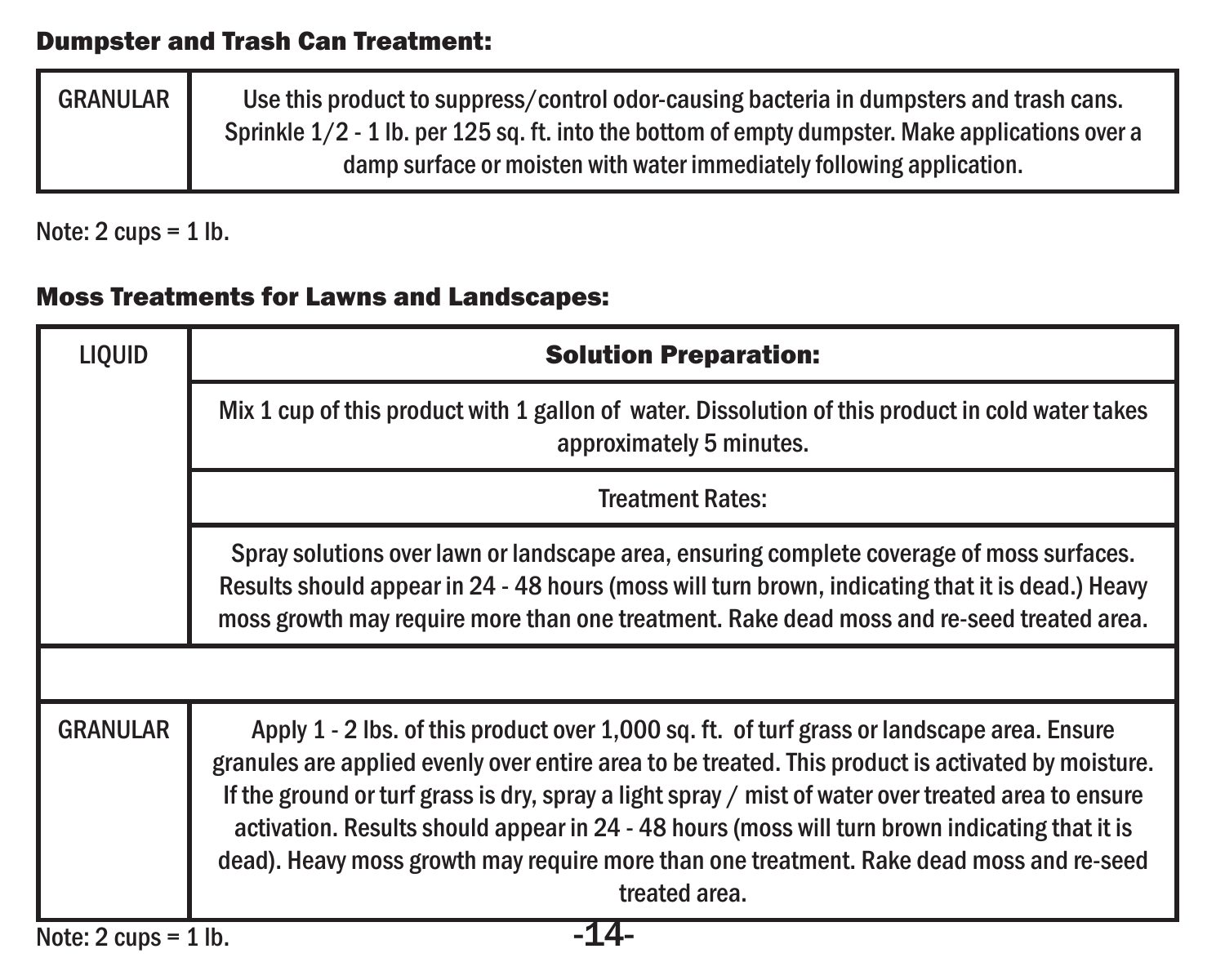#### GENERAL TREATMENT NOTES:

- •Granular applications are the most effective.
- •Control is most easily achieved when growth is not yet well established. Treat when growth first begins to appear.
- •Apply in a manner that will ensure even distribution of this product within the treatment area.
- •This product is water-activated. Watering before application is preferred over misting after application because it prevents over watering leading to reduced effectiveness.
- •When applying this product to soil, gravel or other similar media, incorporate the granules into the first inch of substrate for optimum effectiveness.
- •To maintain clean surfaces, apply this product at the maintenance rate every 5-7 days or as needed.
- •After application, do not allow undiluted granules to remain in an area where humans or animals are exposed. Sweep up or remove undiluted granules. Undiluted granules may also be eliminated by thoroughly hosing down with water.
- •Non-target plants will suffer contact burn if undiluted granules are accidentally spilled on them. Do not apply in such a way that the concentrate product comes in contact with grass, ornamentals and other foliage.
- •Do not tank mix with aquatic herbicides or algaecides containing copper or bromides. Always apply this product at least one day prior to the application of these products.

#### APPLICATION METHODS:

**Spreading / Broadcasting:** Broadcast this product with a mechanical spreader or by gloved hand. A lawn spreader or any other applicator that will ensure uniform coverage is preferred.

**Spot Treatment:** Apply this product directly over algae covered area. Retreat when heavy growth occurs.

Liquid: Make a solution with this product (refer to liquid application directions). Spray this solution on the desired treatment surface. Use liquid application method for surface treatments only. Do not use liquid application method for water treatments.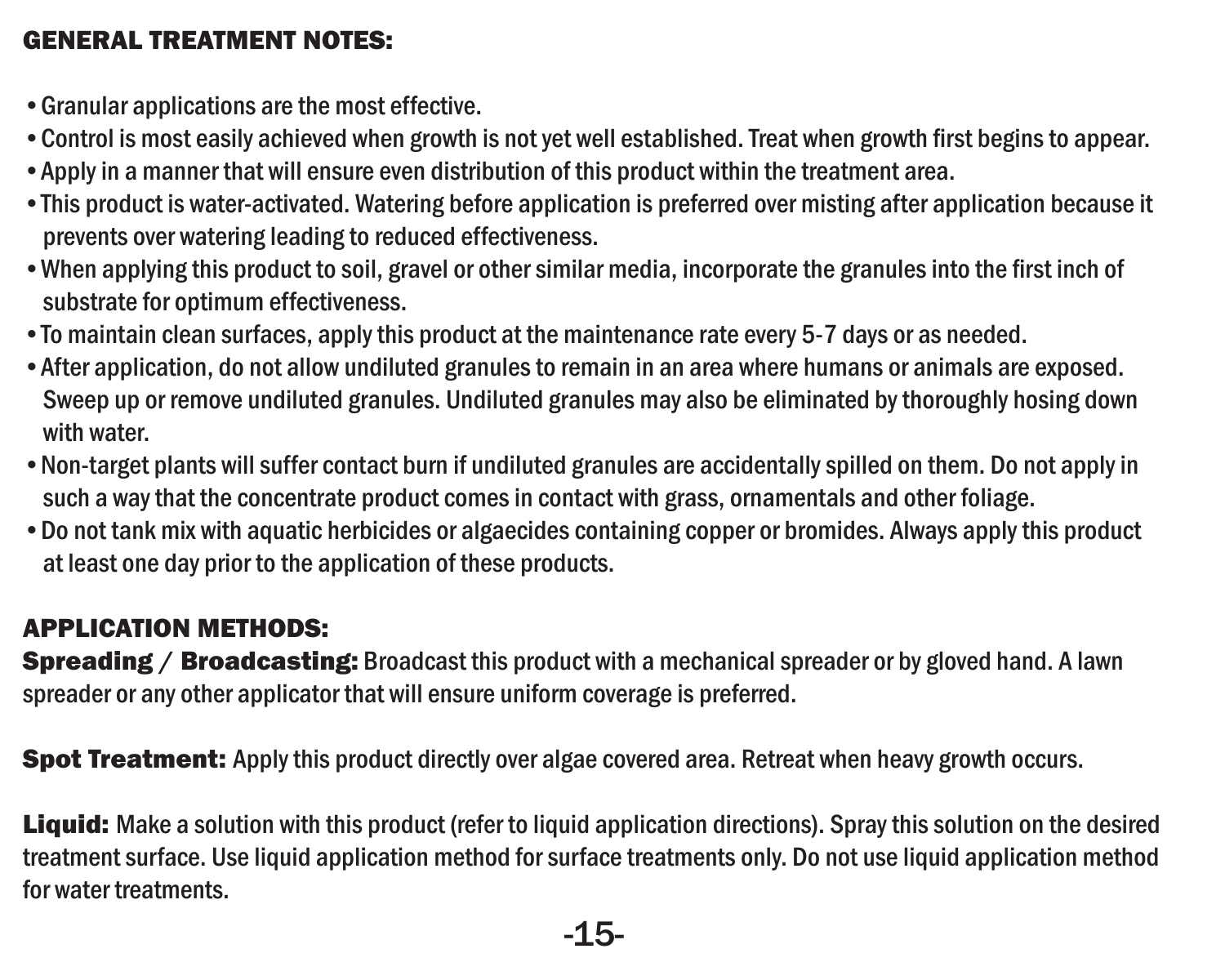| <b>Application Rates:</b> |                                                                           |                                                                      |  |  |
|---------------------------|---------------------------------------------------------------------------|----------------------------------------------------------------------|--|--|
| <b>POOLS</b>              | <b>HEAVY ALGAE GROWTH</b>                                                 | <b>LOW ALGAE GROWTH/MAINTENANCE</b>                                  |  |  |
| <b>GRANULAR</b>           | $4 - 16$ cups (2 - 8 lbs.) of this product<br>per 15,000 gallons of water | 2-4 cups (1 - 2 lbs.) of this product per 15,000<br>gallons of water |  |  |

Note:  $2 \text{ cups} = 1 \text{ lb}$ .

#### Initital Treatment:

- •Apply early in the day under calm, sunny conditions and when water temperatures are warm. Sunlight and higher temperatures both enhance product activity.
- •Turn off filtration equipment.
- •Broadcast 2 8 pounds (4 16 cups) evenly over the water surface for each 15,000 gallons of pool water. Use up to 2 lbs. per 1,000 gallons for severely fouled pools and heavy algae and slime infestations.
- •This product will readily dissolve in warm water. In cold water it may take longer to dissolve.
- •Skim dead algae and organic matter from surface of pool. This will help prevent filter and pump clogging and will remove additional nutrients that may stimulate algae re-growth.
- •Turn filter on after 30 minutes, run filter for 24-48 hours until remaining dead algae is removed.
- •Thoroughly brush sides of pool.
- •Clean filter and vacuum if needed.
- •Repeat dosage for persistent algae.
- •If adding chlorine or bromine, wait at least eight hours before application.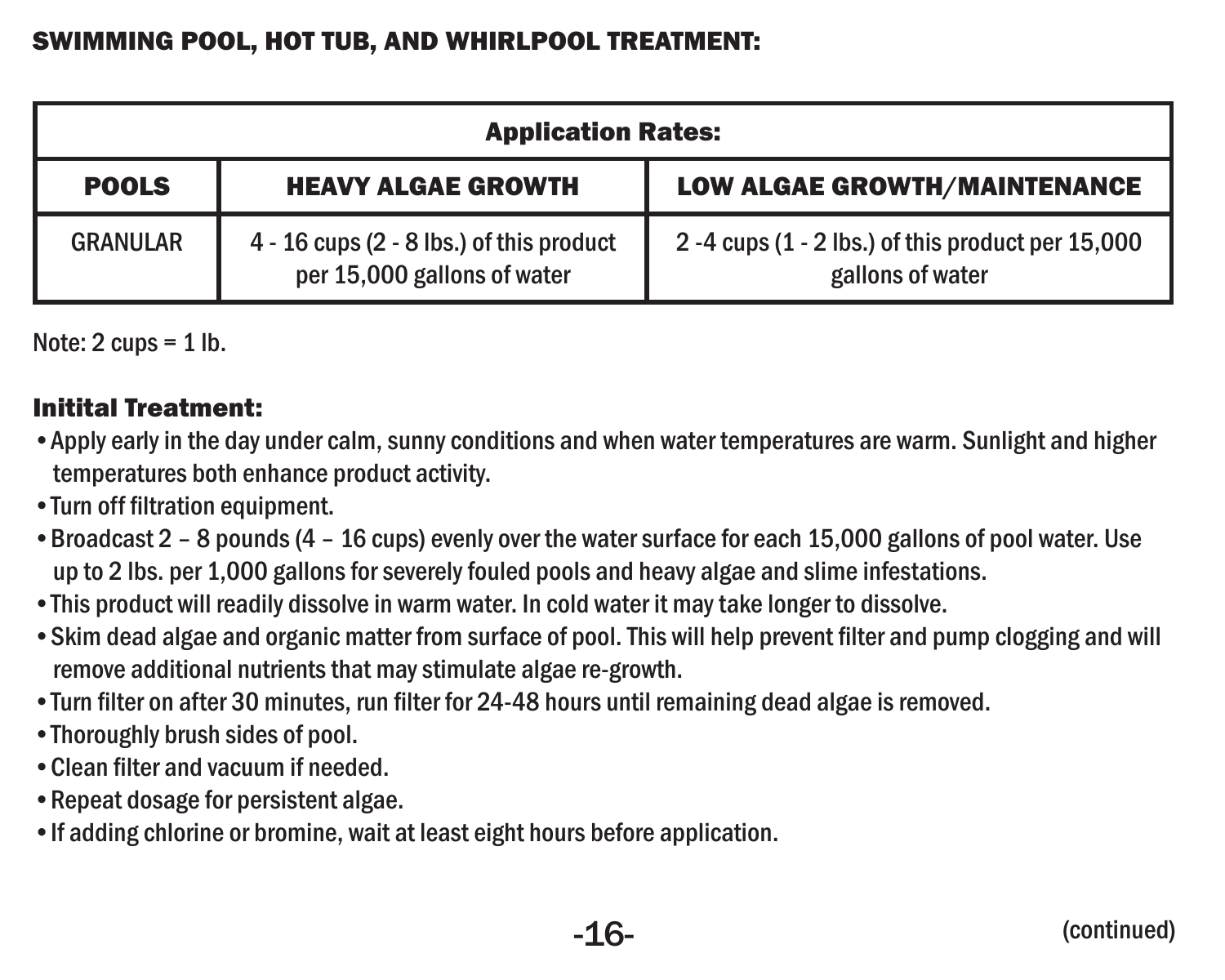Maintenance Treatments: Broadcast 2 -4 cups (1 - 2 lbs.) per 15,000 gallons of water evenly over the surface as a weekly mainteance dose to prevent algae growth. Apply maintenace dose after heavy rainfall or heavy pool use to prevent algae blooms. Use a bi-weekly application of this product during periods of heavy algae growth. Skim off dead algae and organic debris that rises to the surface.

Spot Treatments: Apply 2 - 4 cups of this product directly over algae blooms. Skim off dead algae and organic debris. Vacuum if needed.

Winterization: Treat for heavy algae growth with this product at a rate of 4-16 cups (2 - 8 lbs.) prior to closing the pool for winter. If pool is not covered, it may be necessary to repeat the treatment one or two more times during the off season.

| <b>Application Rates:</b>             |                                                  |                                                |  |  |
|---------------------------------------|--------------------------------------------------|------------------------------------------------|--|--|
| <b>HOT TUBS,</b><br><b>WHIRLPOOLS</b> | <b>HEAVY ALGAE GROWTH</b>                        | <b>LOW ALGAE GROWTH/</b><br><b>MAINTENANCE</b> |  |  |
| GRANULAR                              | 4 - 20 tablespoons per 1,000 gallons<br>of water | 2 - 6 teaspoons per 1,000 gallons of<br>water  |  |  |

Note: 3 teaspoons = 1 tablespoon; 16 tablespoons = 1 cup; 2 cups = 1 lb.

**Treatment:** Hot tubs and whirlpools having visible algae growth require an application of 4 - 20 tablespoons of this product per 1,000 gallons of water. For treatment of freshly cleaned hot tub or whirlpool, apply 2 -6 teaspoons per 1,000 gallons of water. Re-apply 5 - 7 days after initial treament for maintenance.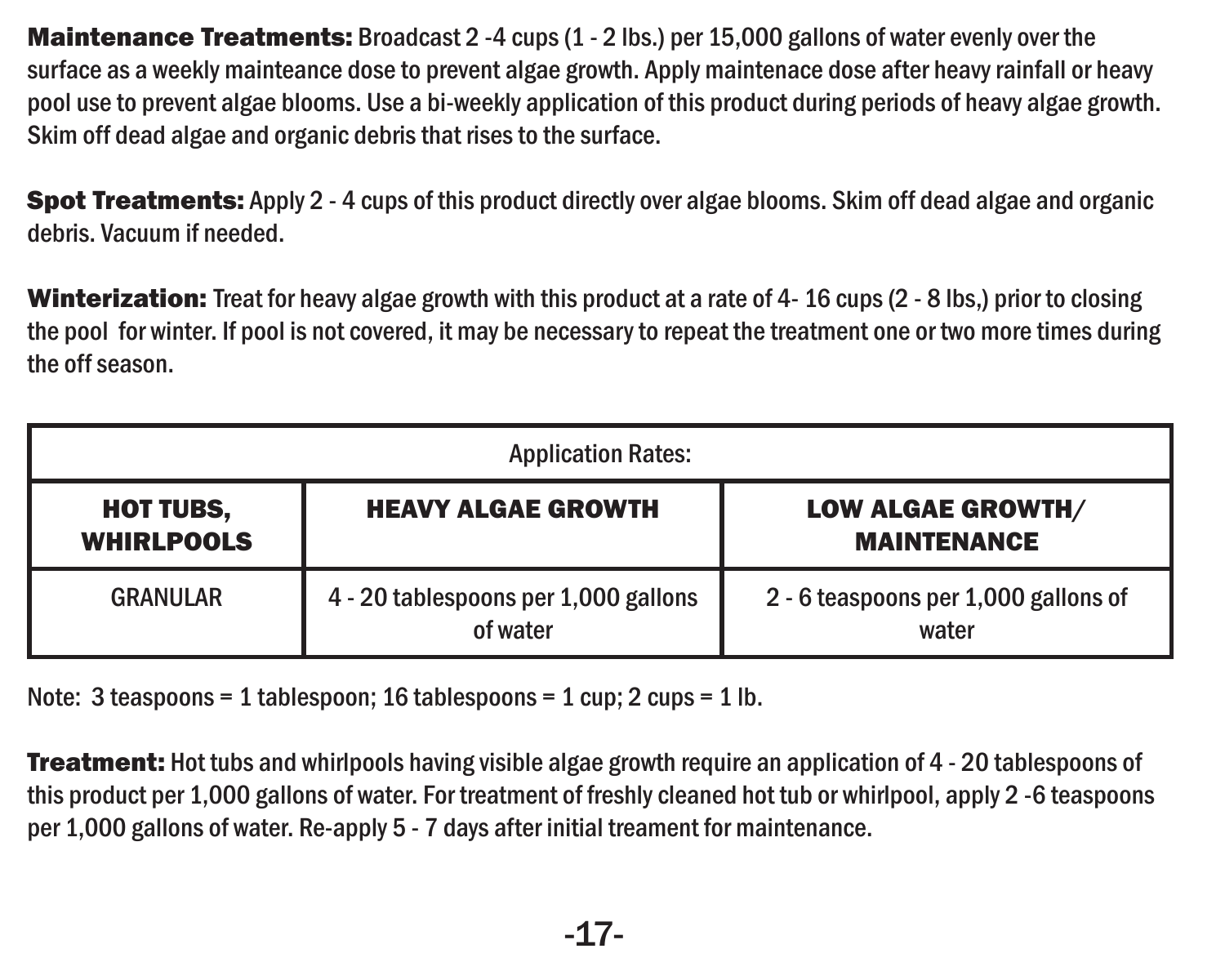#### STORAGE & DISPOSAL

Do not contaminate water, food or feed by storage or disposal.

Pesticide Storage: Store in original container in a cool, well-vented area, away from direct sunlight. Do not allow product to become overheated in storage. This may cause increased degradation of the product which will decrease product effectiveness. In case of spill, flood area with large quantities of water. Do not store in a manner where cross-contamination with other pesticides or fertilizers could occur.

Pesticide Disposal and Container Handling: Non-refillable container. Do not reuse or refill this container. If empty: Place in trash or offer for recycling if available. If partly filled: Call your local solid waste agency for disposal instructions. Never place unused product down any indoor or outdoor drain.

#### IMPORTANT: READ BEFORE USE

To the extent consistent with applicable law, seller makes no warranty, express or implied, concerning the use of this product other than indicated on the label. Buyer assumes all risk of use and/or handling of this material when such use or handling is contrary to label instructions.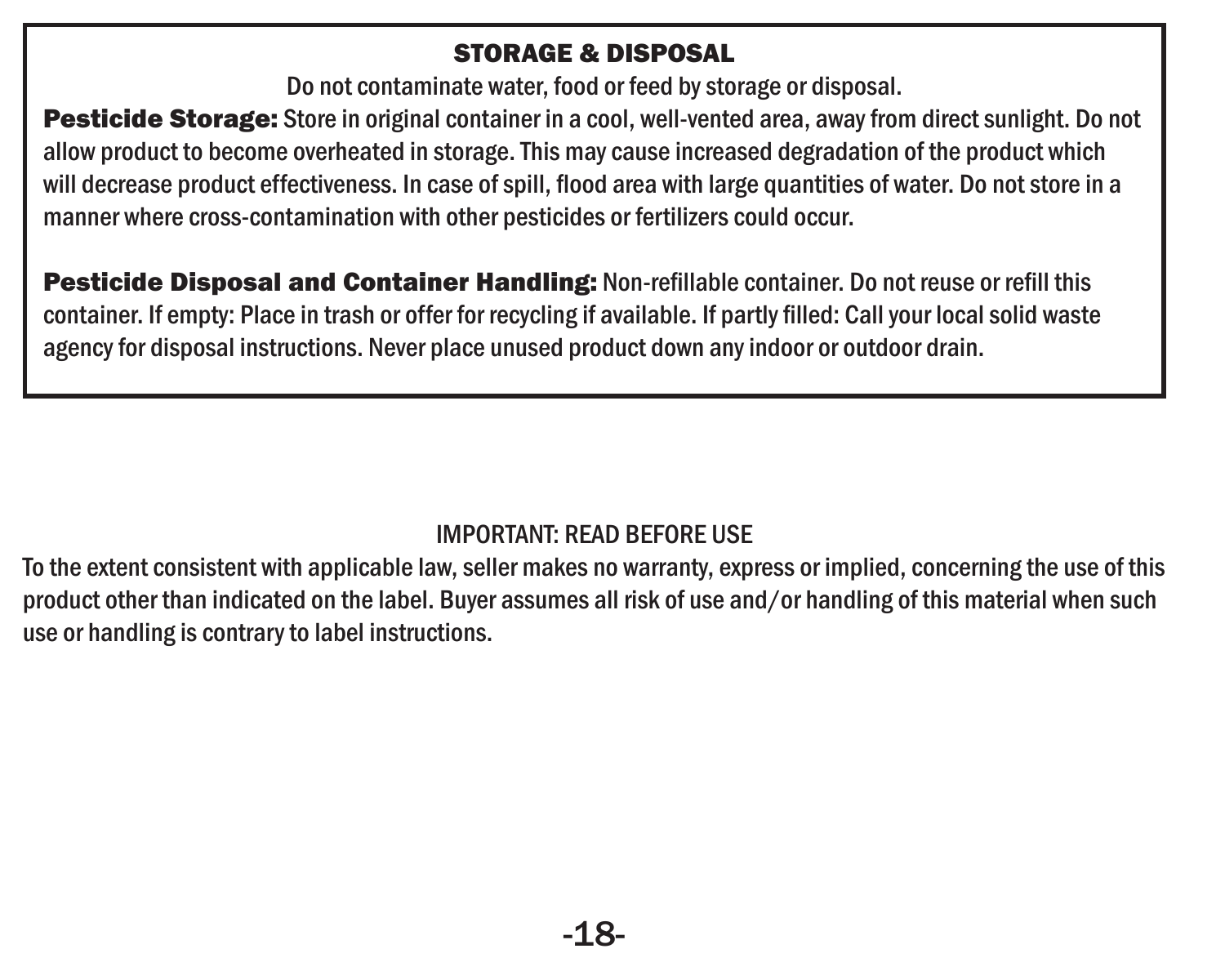EPA Reg. No. 84868-2 EPA Est. No. 97043-IL-1

Lake Restoration, Inc. 12425 Ironwood Circle Rogers, MN 55374

1-877-428-8898 LakeRestoration.com